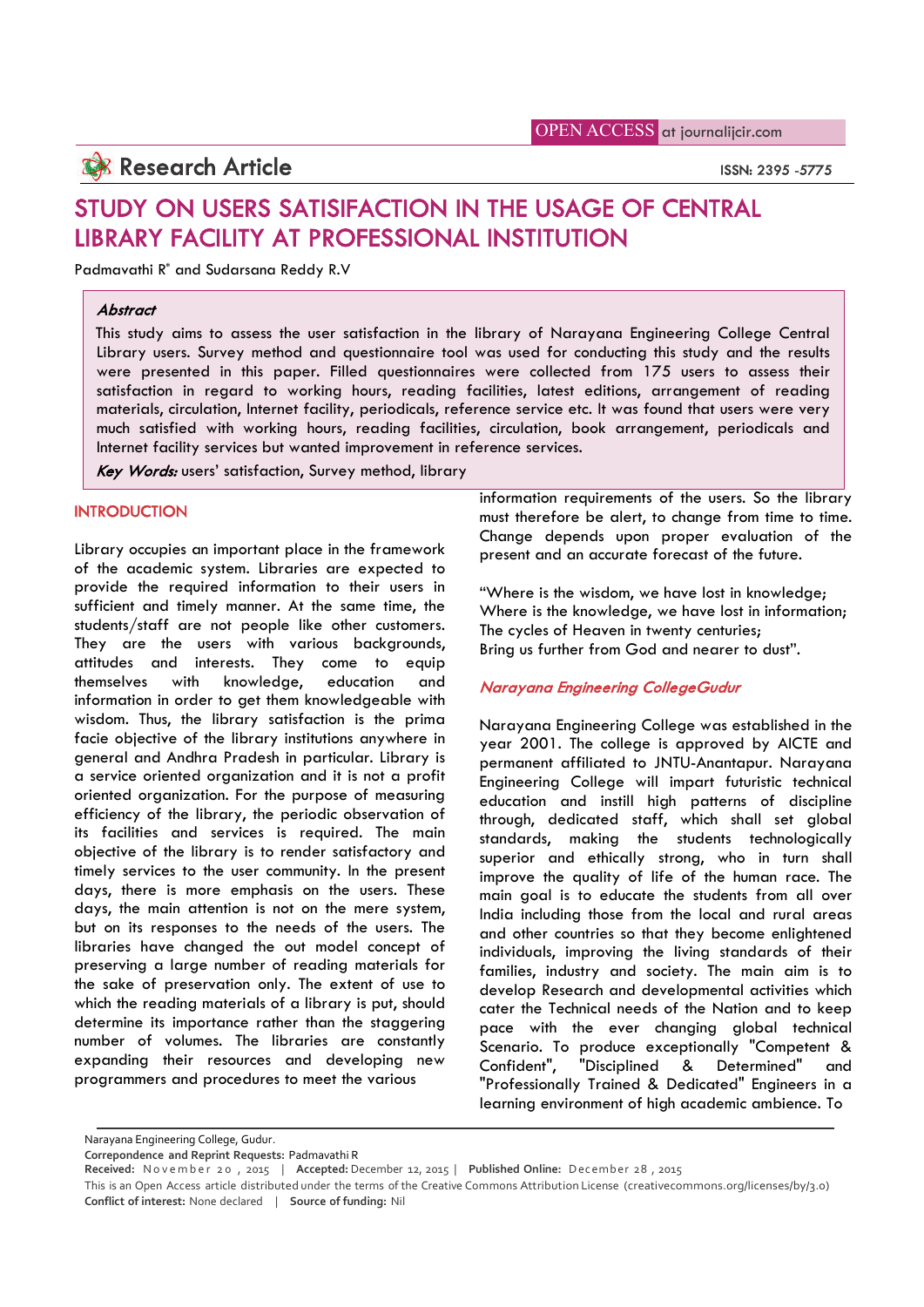achieve excellence in Education, Research, Entrepreneurship and Innovation by Creating Technical, Human Resource personnel with high ethical values, integrity and credibility.

## Review of Literature

Yadagiri (1999), in his article entitled "Application of Information Technology in Library Services in the Central Library, REC Warangal: A Case Study", Describes the application of information technology in the Central Library of the Regional Engineering College in Warangal, Andhra Pradesh, India, focusing on: housekeeping services such as circulation, the online public access catalogue and bar coding technology; and the creation of an information technology infrastructure that incorporates a digital graphic printer and a multimedia system.

Krishna Reddy (2011), studies the user's satisfaction over its services and facilities offered to the users. Survey method and questionnaire tool was used for conducting this study and the results presented in this paper. It was found that users were very much satisfied with circulation, reference and reprography services but wanted improvement in Current Awareness Services, Newspaper Clippings Service, Display of New books, and Inter-Library Loan facility. Since the university is located in the rural area, the university management should employ more trained manpower and take proactive initiates to provide all the services including internet facility in the library to meet the needs of the library users.

Fazlur Rahiman (2011), in his article entitled "Information Seeking Behavior of Students of Engineering Colleges In and Around Coimbatore: A Study", The purpose of this study is to investigate the information needs, use of information channels, information seeking process and information seeking behavior of students of colleges affiliated to Anna University, Coimbatore. The study attempts to know the primary dependent source of students to gather information. On the sidelines, the study enables to know the statistics of the library resources and the infrastructure. The study also investigates the sufficiency of the library resources and the level of satisfaction on library services. The study was conducted through survey by distributing questionnaires among 650 students and 74 percentages of students responded. Kumar (2013), in his article entitled "User Satisfaction of Engineering Intuitional Libraries in Chittoor, Andhra Pradesh - A Study", This study found that a majority of the students were used library and these staff for friendly communication, physical facilities was the

satisfied with users. A number of users visited library are more than once a week. Handling of catalogue cards though the department wise by the users.

## Objectives of The Study

The specific objectives of the present study are: (a). to know the frequency of visit to the library; (b). to find out the purpose of visit to the library; (c). to assess average time spent by the users in a week; (d). to know the satisfaction of users with the working hours, reading facilities, latest editions, arrangement of reading materials, Internet facility, periodicals, reference service etc.

## DATA AND METHODOLOGY

The present study is limited to the five branches of engineering students and teaching staff. The investigator selected four years B.Tech students for this study. The total population of the study consists of 1680 students. As the population is large in view of time and cost involved, a sample of 175 users was selected using stratified random sampling.

## Analysis

## Use of the Library

It is evident for Table that nearly one-third of users (38.29%) are visiting the library daily. It is also obvious from the table that nearly one-fourth of them (29.14%) visit the library once in a week, 24.57% of them visit the library twice in a week, and 8.00% of them occasionally visit the library.

|  |  | Table 1 Frequency of visit to the Library |  |  |  |  |  |  |
|--|--|-------------------------------------------|--|--|--|--|--|--|
|--|--|-------------------------------------------|--|--|--|--|--|--|

| Frequency       | No. of Users | % of Users |  |
|-----------------|--------------|------------|--|
| Daily           | 67           | 38.29      |  |
| Twice in a week | 43           | 24.57      |  |
| Once in a week  | 51           | 29.14      |  |
| Occasionally    | 14           | 8.00       |  |
| Total           | 175          | 100.00     |  |
|                 |              |            |  |

|  |  |  | Table 2 Purpose of visit to the Library |  |  |  |  |
|--|--|--|-----------------------------------------|--|--|--|--|
|--|--|--|-----------------------------------------|--|--|--|--|

| Purpose of visit          | No. of Users | % of Users |
|---------------------------|--------------|------------|
| <b>Borrowing books</b>    | 47           | 26.86      |
| Referring the periodicals | 64           | 36.57      |
| <b>Browsing Internet</b>  | 38           | 21.71      |
| Reading the materials     | 19           | 10.86      |
| Not responded             |              | 4.00       |
| Total                     | 175          | 100.00     |
|                           |              |            |

Table 3 Average time spent in the library in a week

| Duration of time spending<br>(in hours) | No. of Users | % of Users |
|-----------------------------------------|--------------|------------|
| $1 - 5$                                 | 59           | 33.71      |
| $6 - 10$                                | 46           | 26.29      |
| 11-15                                   | 35           | 20.00      |
| 16-20                                   | 21           | 12.00      |
| Above 20                                | 14           | 8.00       |
| Total                                   | 175          | 100.00     |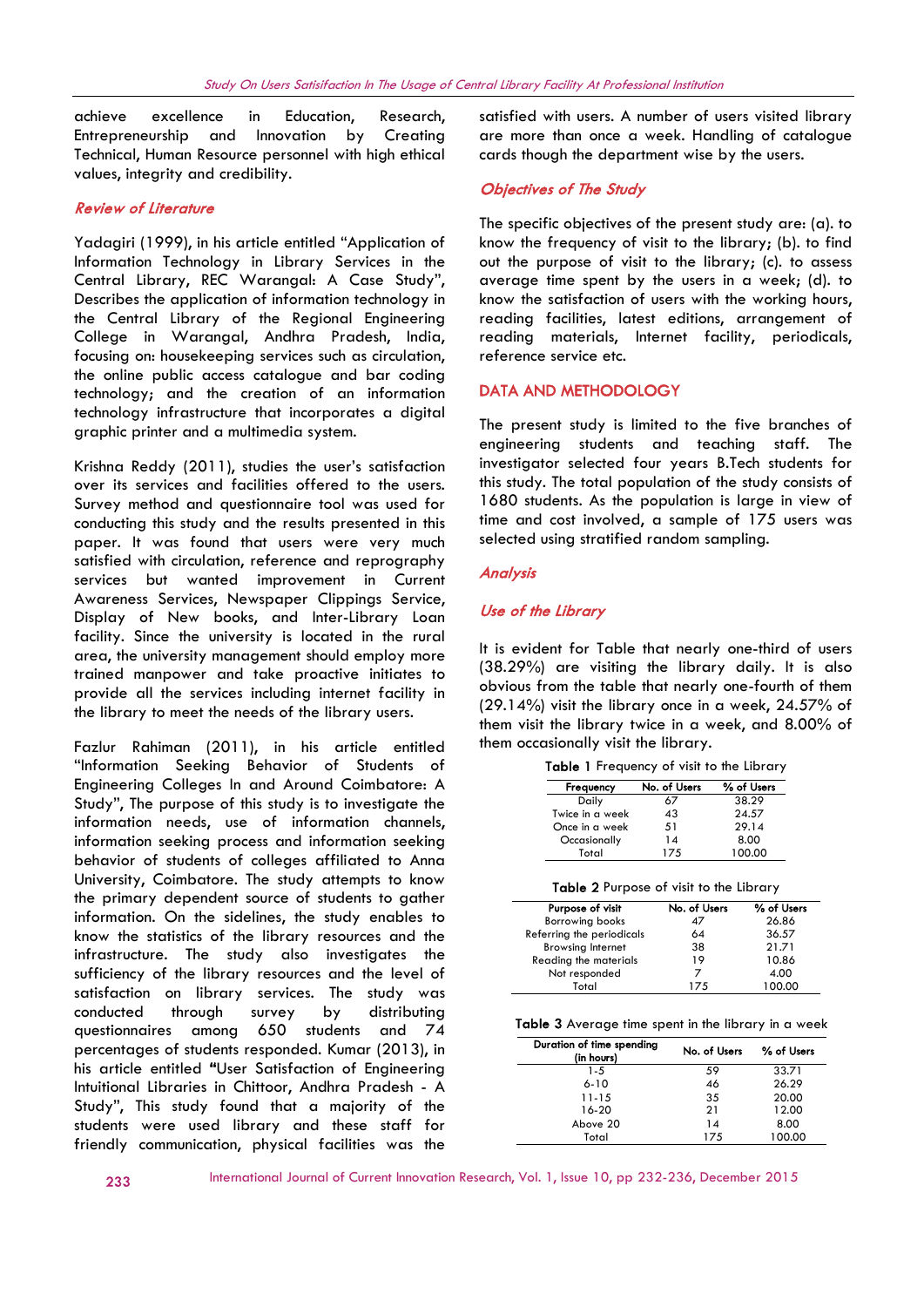Padmavathi R and Sudarsana Reddy R.V

| <b>Library Services</b>    | Satisfied | %     | <b>Dissatisfied</b> | %     | <b>Neither Satisfied</b><br>Nor Dissatisfied | %    |
|----------------------------|-----------|-------|---------------------|-------|----------------------------------------------|------|
| <b>Reading Facilities</b>  | 143       | 81.71 | 26                  | 14.86 | 6                                            | 3.43 |
| <b>Latest Editions</b>     | 122       | 69.71 | 39                  | 22.29 | 14                                           | 8.00 |
| Circulation Service        | 142       | 81.14 | 23                  | 13.14 | 10                                           | 5.71 |
| <b>Books Arrangement</b>   | 129       | 73.71 | 35                  | 20.00 | 11                                           | 6.29 |
| Periodicals                | 138       | 78.86 | 24                  | 13.71 | 13                                           | 7.43 |
| Internet Browsing          | 135       | 77.14 | 32                  | 18.29 | 8                                            | 4.57 |
| <b>Physical Facilities</b> | 139       | 79.43 | 30                  | 17.14 | 6                                            | 3.43 |
| Reference Service          | 109       | 62.29 | 53                  | 30.29 | 13                                           | 7.43 |
| Average                    | 132.13    | 75.50 | 32.75               | 18.71 | 10.13                                        | 5.79 |

Table 4 User Satisfaction on Library services

## Purpose of library visit

It is evident from Table that majority of the users (36.57%) are visiting the library for Referring periodicals. It is also evident from the table that 26.86 % of them are visiting the library to borrow the books from the library, 21.71 % of them are visiting the library to browse the Internet and 10.86% of them are visiting the library to read the documents in the library. A few of them (4.00 %) did not respond in this regard. library to borrow<br>% of them are<br>the Internet and<br>prary to read the

## Average time spent in the library

It is evident from above Table that above highest number of the users  $(33.71\%)$  are spending from 1-5 hours per week followed by 26.29% of them are spending 6-10 hours, 20.00 % of them are spending 11-15 hours per week, 12.00 % of them are spending 16-20 hours per week, and 8.00% of them are spending time more than 20 hours per week in the library. rs per week followed by 26.29% of them are<br>nding 6-10 hours, 20.00 % of them are spending<br>15 hours per week, 12.00 % of them are<br>nding 16-20 hours per week, and 8.00% of them<br>spending time more than 20 hours per week in<br>li

The above Table reveals that a large proportion of users (81.71%) responded that they are satisfied with the reading facilities available in the library. It is also evident from the table that 14.86% of users are dissatisfied and the remaining 3.43% of them neither satisfied nor dissatisfied in this regard. A high percentage of users (69.71%) responded that they are satisfied with the latest editions of books available in the library. It is also evident from the table that 22.29% of users are dissatisfied a remaining 8.00% of them neither satisfied nor dissatisfied in this regard. A high<br>at they<br>books<br>rom the<br>and the

The majority of users (81.14%) are satisfied with the number of books issued at a time while 13.14 % of them are not satisfied in this regard. Only a negligible percentage of them (5.71 %) are neither satisfied nor dissatisfied with the number of books issued at a time. Majority of the respondents (73.71%) are satisfied with the arrangements of books on shelves, 20.00 % of them are dissatisfied

satisfied nor dissatisfied in this regard.

A high percentage of users (78.86%) are satisfied with the number of periodicals subscribed by the library in their subject for their course work, 13.71% of them are dissatisfied and the remaining 7.43% of them are neither satisfied nor dissatisfied in this regard. Above two-third of the respondents (77.14%) are highly satisfied with the Internet facilities, 18.29% of them are partially satisfied and the remaining 4.57% of them are neither satisfied nor dissatisfied in this regard. 5.29% of them are neither<br>d in this regard.<br>users (78.86%) are satisfied<br>periodicals subscribed by the<br>for their course work,  $13.71\%$ <br>d and the remaining 7.43% of them are neither satisfied nor dissatisfied in this<br>regard. Above two-third of the respondents<br>(77.14%) are highly satisfied with the Internet<br>facilities, 18.29% of them are partially satisfied and<br>the remaining 4.57% of t Satisfied<br>
6 3.43<br>
6 3.43<br>
6 3.43<br>
7.43<br>
8 4.57<br>
7.43<br>
8 4.57<br>
7.43<br>
8 7.43<br>
7.43<br>
7.43<br>
7.43<br>
7.43<br>
7.43<br>
7.43<br>
7.43<br>
7.43<br>
7.43<br>
7.43<br>
7.43<br>
7.43<br>
7.43<br>
7.79<br>
6.29% of them and ed in this regard.<br>
of users (78.86%) are<br>

The Majority of the respondents (79.73%) are satisfied with the library physical facilities, 17.14% of them are dissatisfied and the rest of them (3.43%) are neither satisfied nor dissatisfied. The table indicates that the majority of users (62.29%) are satisfied with the reference services provided by the library, the remaining 30.29% of them are dissatisfied, and 5.79% of them are neither satisfied nor dissatisfied in this regard. Majority of the respondents (79.73%) are sfied with the library physical facilities, 17.14% hem are dissatisfied and the rest of them (3.43%) neither satisfied nor dissatisfied. The table cates that the majority of users

A high percentage of users (75.50%) are satisfied with the average of library facilities and services, 18.71% of them are dissatisfied and the remaining 5.79% of them are neither satisfied nor dissatisfied in this regard.

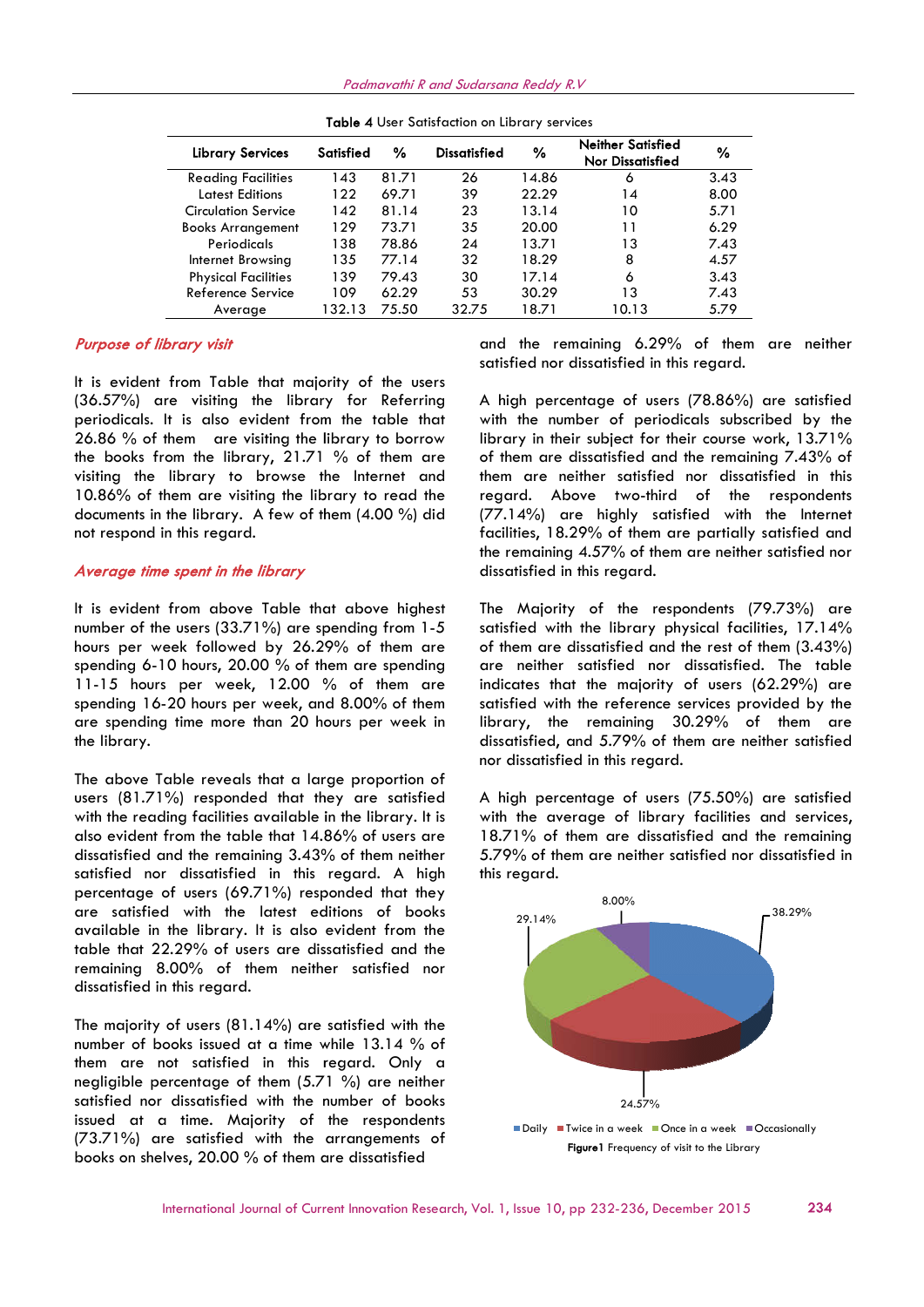



## **CONCLUSIONS**

The present study is limited to the five branches of engineering student are basis for the study. The total population of the study consists of 1680 students. As the population is large in view of time and cost involved, a sample of 175 users was selected using stratified random sampling. Nearly one-third of users (38.29%) are visiting the library daily. It is also obvious from the table that nearly one-fourth of them (29.14%) visit the library once in a week, 24.57% of<br>them visit the library twice in a week, and 8.00% of<br>them occasionally visit the library.<br>The majority of the users (36.57%) are visiting the<br>library for Referring peri them visit the library twice in a week, and 8.00% of them occasionally visit the library.

The majority of the users (36.57%) are visiting the library for Referring periodicals. It is also evident from the table that 26.86 % of them are visiting the library to borrow the books from the library, 21.71 % of them are visiting the library to browse the Internet and 10.86% of them are visiting the library to read the documents in the library. The highest % of them are visiting the library to browse the liternet and  $10.86\%$  of them are visiting the library to read the documents in the library. The highest number of the users  $(33.71\%)$  are spending from 1-5 hours per week followed by 26.29% of them are spending 6-10 hours, 20.00 % of them are spending

11-15 hours per week, 12.00 % of them are spending 16-20 hours per week, and 8.00% of them are spending time more than 20 hours per week in the library.

A large proportion of users (81.71%) responded that they are satisfied with the reading facilities available in the library. The high percentage of users (69.71%) responded that they are satisfied with the latest editions of books available in the library. The majority of users (81.14%) are satisfied with the number of books issued at a time while 13.14 % of them are not satisfied in this regard. Majority of the respondents (73.71%) are satisfied with the arrangements of books on shelves. A high percentage of users (78.86%) are satisfied with the number of periodicals subscribed by the library in their subject for their course work. Above two-third of the respondents (77.14%) are highly satisfied with the<br>Internet facilities. The Maiority of the respondents Internet facilities. The Majority of the respondents (79.73%) are satisfied with the library physical physicalfacilities. the majority of users (62.29%) are satisfied with the reference services provided by the library. more than 20 hours per week<br>n of users (81.71%) responded the<br>with the reading facilities availal<br>high percentage of users (69.71 of books issued at a time while 13.14 % of<br>e not satisfied in this regard. Majority of the<br>ents (73.71%) are satisfied with the<br>ments of books on shelves. A high percentage<br>(78.86%) are satisfied with the number of<br>als sub

A high percentage of users (75.50%) are satisfied with the average of library facilities and services, 18.71% of them are dissatisfied and the remaining 5.79% of them are neither satisfied nor dissatisfied in this regard. of them are dissatisfied and the<br>of them are neither satisfied nor dis<br>ard.<br>NASTAVA (SN) and VERMA (SC),<br>caries in India: Their Organizatio

#### References

- 1. SRIVASTAVA (SN) and VERMA (SC), University Libraries in India: Their Organization and Administration, New Delhi. Sterling Publishers Pvt. Ltd., 1980; 1-9.
- 2. SAHAI (SN), Academic Library System, New System, Delhi. Allied Publishers Ltd, 1990; 1-2, 26-31.
- 3. DESHPANDE (KS), University Library system in India, New Delhi. Sterling Publishing Pvt. Ltd., 1985; 4-5.
- 4. YADAGIRI (A). Application of Information Technology in Library Services in the Central Technology in Library Services in the Central<br>Library, REC Warangal: A Case Study, *IASLIC* Bulletin. 44, 3; 1999; 111-115.
- 5. KRISHNA REDDY (C). The Dravidian University Library, kuppam: A user's study. International Journal of Library and Information Management. 2011.
- 6. FAZLUR RAHIMAN (S A). Information Seeking Behavior of Students of Engineering Colleges in and Around Coimbatore: A Study. European Journal of Scientific Research. 61, 2; 2011; 265-272.